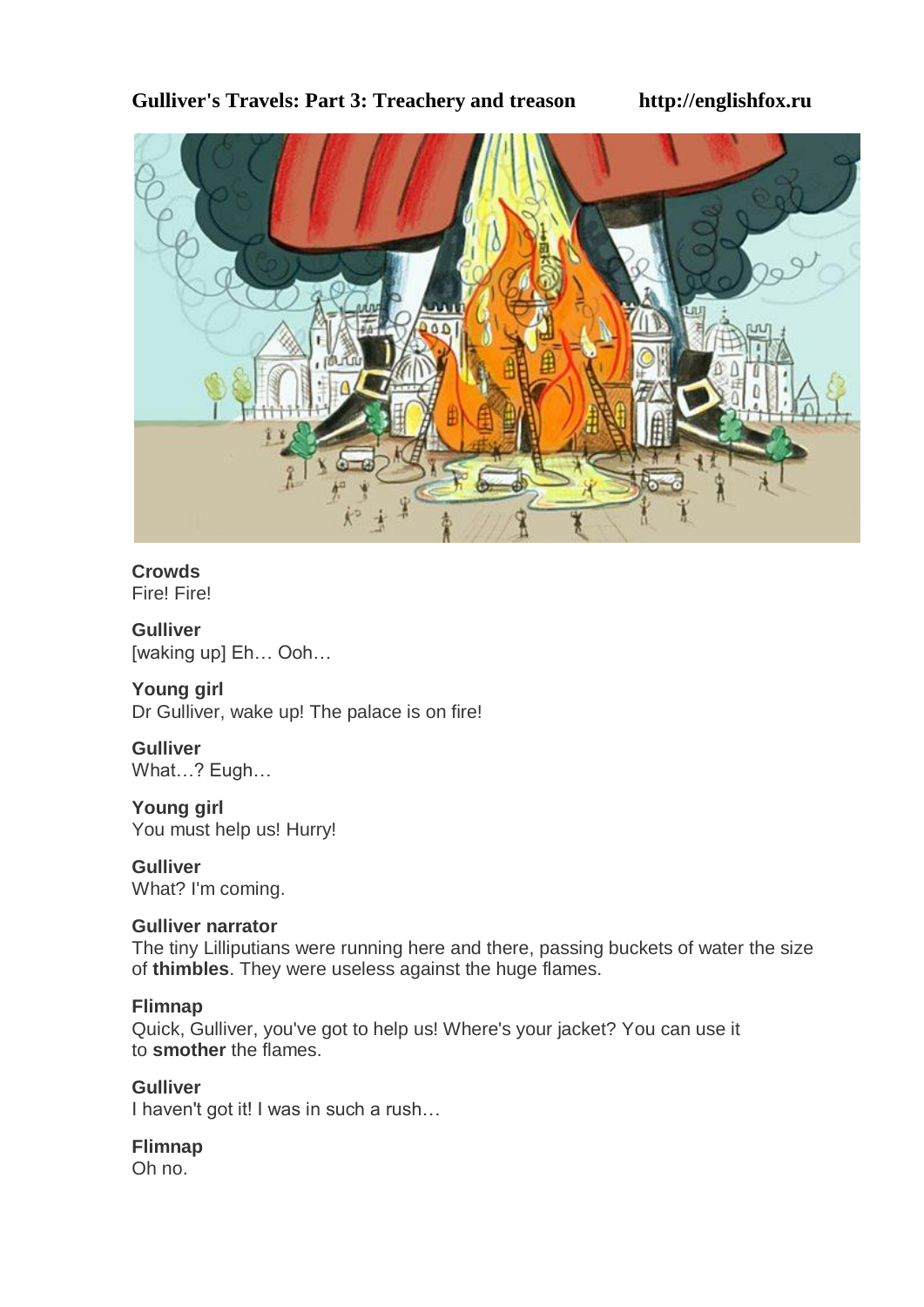# **Gulliver**

Wait. I've got an idea! I drank a lot of wine last night and I really need to...

[sound of rushing water]

# **Queen**

Ugh! It's splashing on me! What a terrible smell!

#### **Gulliver narrator**

The fire was out in minutes. I didn't wait for thanks but hurried home to sleep.

I was a hero, or so I thought. I learnt much later that the Queen was horrified by the way I'd **extinguished** the fire, even though Flimnap explained to her that if it hadn't been for me, the palace would have burnt down. She refused to return to her rooms, even though they were thoroughly cleaned, and she **swore** to have **revenge**.

In the meantime, before I heard how angry the Queen was, I continued to enjoy the hospitality of the Lilliputians. They made me shirts and bed linen. Three hundred cooks prepared my daily food. I ate a lot to impress the King but later learnt that Skyresh used this against me, persuading the King that I was **bankrupting** the country.

**I got used** to my life of comfort in Lilliput and ideas about escape faded away. But late one evening, Flimnap arranged to meet me outside the city walls.

We met in secret in the light of the moon.

#### **Flimnap**

Gulliver, you are in serious danger. No one knows I am here. I've come to warn you as you are my friend. Skyresh and the Queen are plotting your **downfall**. They've drawn up a list of your crimes…

# **Gulliver**

Crimes? What crimes?

#### **Flimnap**

They're accusing you of **high treason**.

#### **Gulliver**

Treason!! But… What did I do against the state? I'm a hero in Lilliput!

#### **Flimnap**

Well…

#### **Gulliver narrator**

As I found out, Skyresh had been plotting against me.

#### **Skyresh**

The law clearly states that whoever passes water in the palace is committing an act of high treason…

#### **Flimnap**

Yes, Skyresh, but the palace would have burnt down if Gulliver hadn't **urinated** on it!

#### **Skyresh**

It was a **malicious** act, meant to shame the Queen!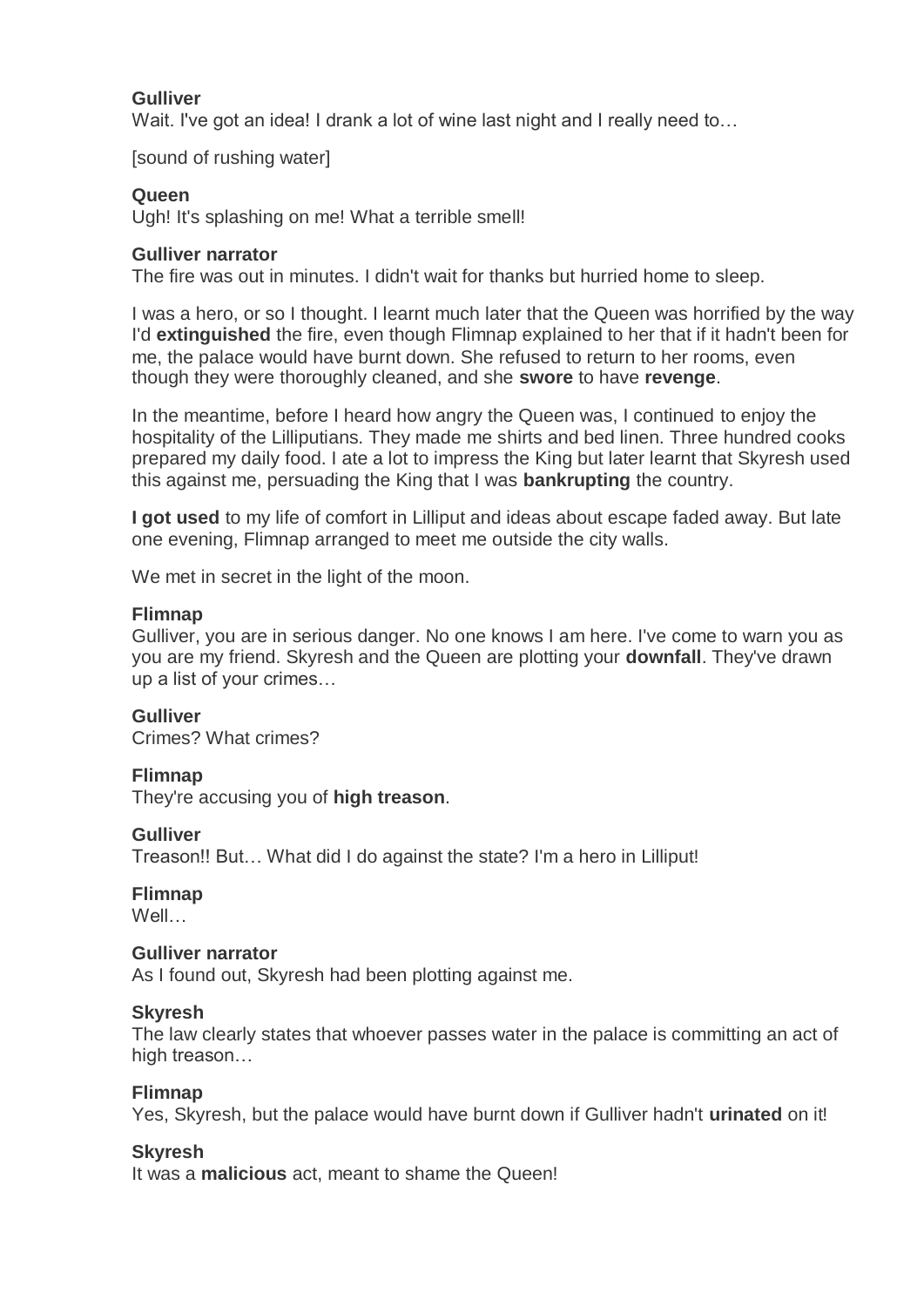# **King**

It's true… the Queen is extremely unhappy about the whole situation.

# **Skyresh**

Yes, your majesty. There are **rumours**…

# **King**

Rumours? About what?

# **Skyresh**

About Gulliver and the wives of some of the ministers…

#### **Flimnap**

Those are just rumours. There's no proof.

#### **Gulliver narrator**

I was outraged.

# **Gulliver**

But I saved the palace. I knew Skyresh hated me from the start. I don't know why…

#### **Flimnap**

Yes, and he hates you even more now you've defeated the Blefuscu navy. He's admiral of the Lilliput fleet and your victory makes him look weak. He now has the support of the Queen and several other ministers. It's serious, Gulliver.

# **Gulliver**

What are they going to do?

# **Flimnap**

Punish you…

# **Skyresh**

We'll set his house on fire so that he burns to death. We'll fire poisoned arrows at his face and hands and smear his shirts and sheets with deadly poison so that he dies in agony…

#### **Flimnap**

Your Majesty! He has saved us from invasion!

# **King**

It does seem a little harsh, Skyresh. I have always been a fair and just ruler. We won't execute him. We'll just blind him. My doctors will put poisoned arrows into his eyes as he is lying down.

# **Skyresh**

But your Majesty, we'll still have to feed him! In fact, he might eat more when he's blind…

# **King**

We'll feed him less and less each day so that he becomes weak and dies of starvation.

# **Skyresh**

Very well, your Majesty. There is no time to lose. I will arrange for the blinding to take place in three days…